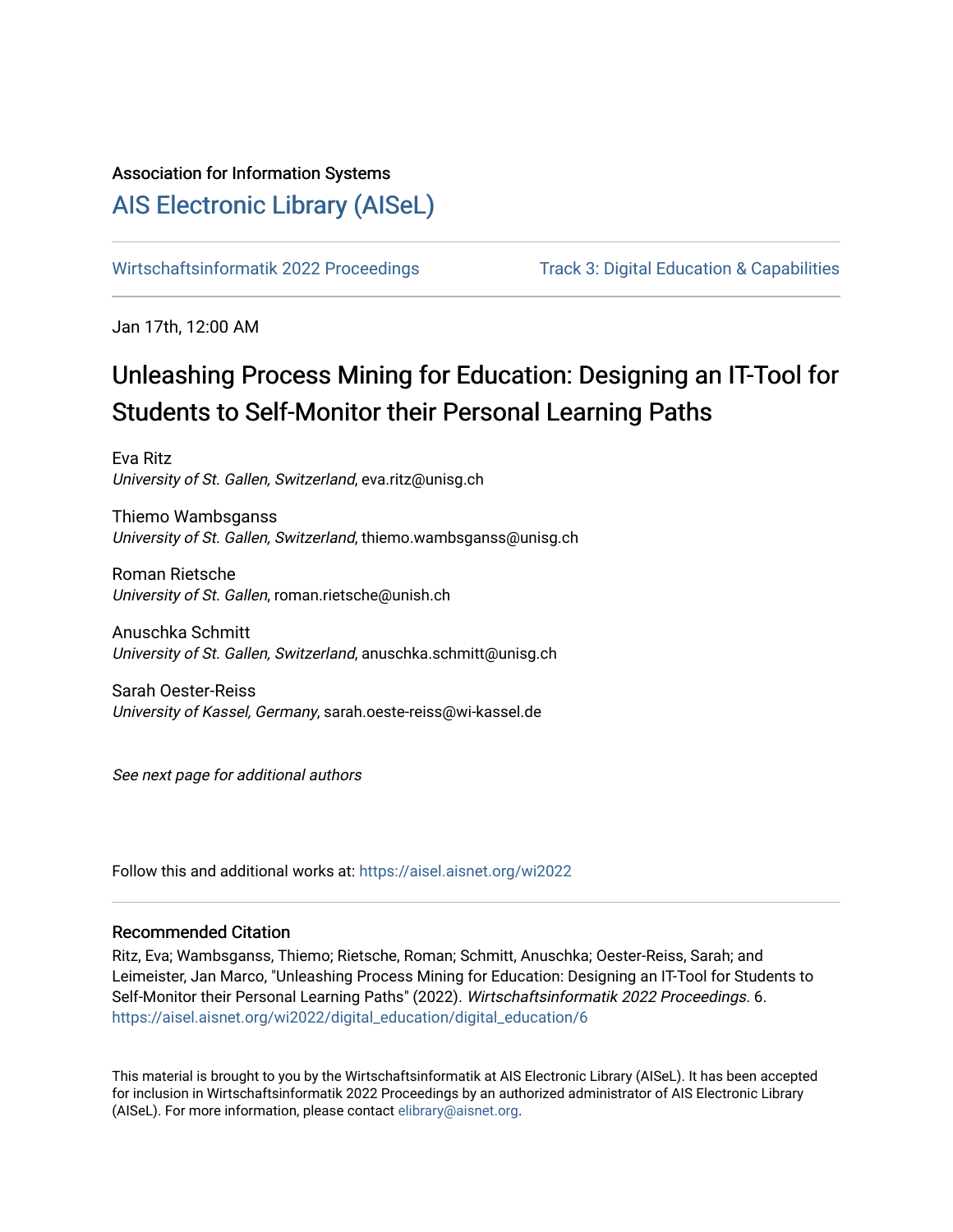# Presenter Information

Eva Ritz, Thiemo Wambsganss, Roman Rietsche, Anuschka Schmitt, Sarah Oester-Reiss, and Jan Marco Leimeister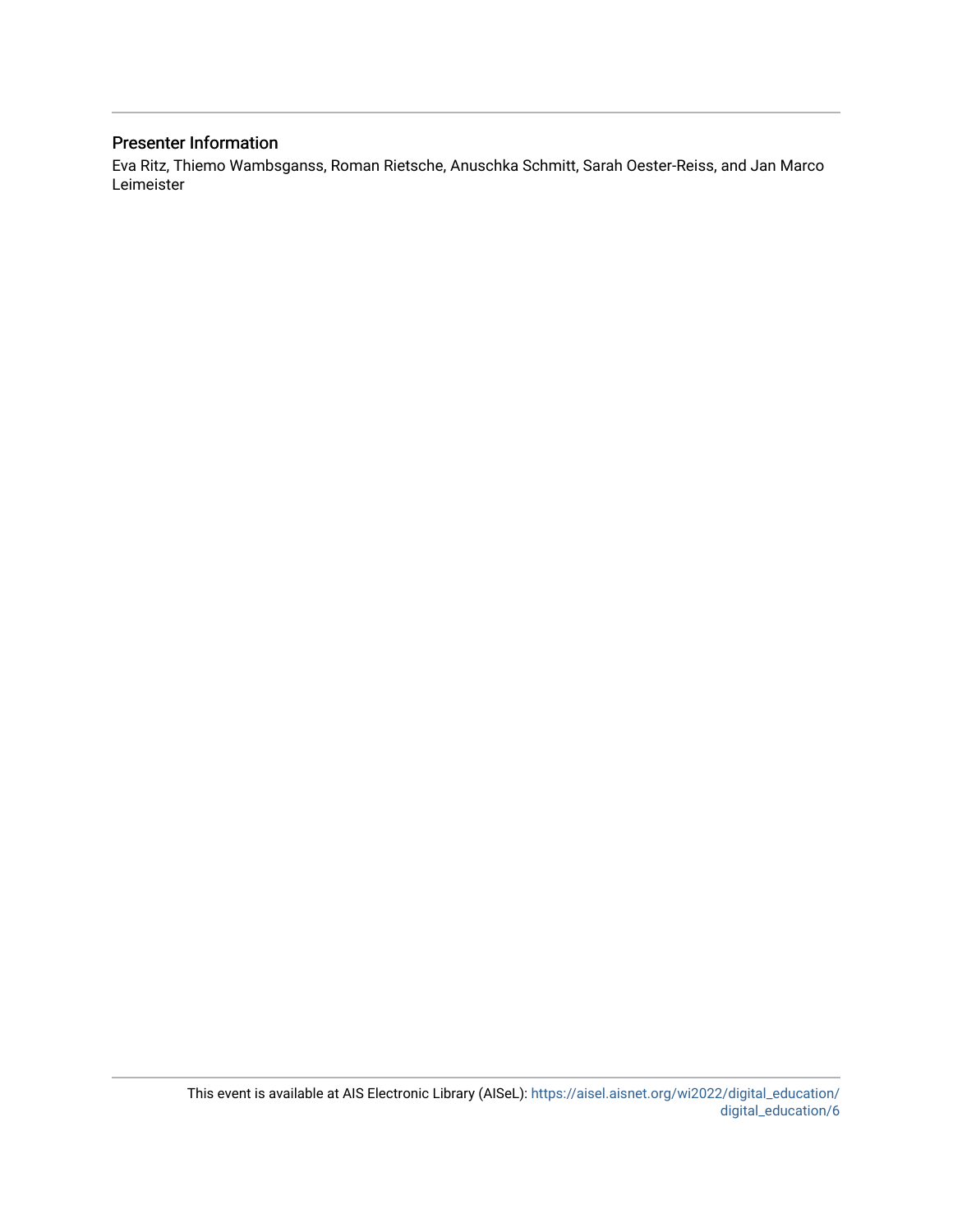# **Unleashing Process Mining for Education: Designing an IT-Tool for Students to Self-Monitor their Personal Learning Paths**

Eva Ritz<sup>1</sup>, Thiemo Wambsganss<sup>1</sup>, Roman Rietsche<sup>1</sup>, Anuschka Schmitt<sup>1</sup>, Sarah Oeste-Reiss<sup>2</sup>, and Jan Marco Leimeister<sup>1,2</sup>

<sup>1</sup> University of St. Gallen, Institute of Information Management, St. Gallen, Switzerland [{eva.ritz, thiemo.wambsganss, roman.rietsche, anuschka.schmitt,](mailto:%7beva.ritz,%20thiemo.wambsganss,%20roman.rietsche,%20anuschka.schmitt,%20janmarco.leimeister%7d@unisg.ch) 

[janmarco.leimeister}@unisg.ch](mailto:%7beva.ritz,%20thiemo.wambsganss,%20roman.rietsche,%20anuschka.schmitt,%20janmarco.leimeister%7d@unisg.ch)

2 University of Kassel, Research Center for Information System Design, Kassel, Germany [{sarah-oeste.reiss, janmarco.leimeister}@uni-kassel.de](mailto:%7bsarah-oeste.reiss,%20janmarco.leimeister%7d@uni-kassel.deh)

**Abstract.** The ability of students to self-monitor their learning paths is in demand as never before due to the recent rise of online education formats, which entails less interaction with lecturers. Recent advantages in educational process mining (EPM) offer new opportunities to monitor students' learning paths by processing log data captured by technology-mediated learning environments. However, current literature falls short on providing user-centered design principles for ITtools which can monitor learning paths using EPM. Hence, in this paper, we examine how to design a self-monitoring tool that supports students to evaluate their learning paths. Based on theoretical insights of 66 papers and nine user interviews, we propose seven design principles for an IT-tool which facilitates self-monitoring for students based on EPM. Further, we evaluate the design principles with seven potential users. Our results demonstrate a promising approach to help students improve their self-efficacy in their individual learning process using EPM.

**Keywords:** Educational Process Mining, Self-Regulated Learning, Technology-mediated Learning, Personal Learning Paths, Design Science Research

# **1 Introduction**

Recently, the application, and thus the relevance, of technology-mediated learning (TML) environments [1], such as the embedding of offline lectures in learning management systems (LMS) or the availability of massive open online courses (MOOCs) [2], has increased. According to Dahlstrom et al. (2014) [3], 99% of U.S. colleges and universities organize their pedagogical scenarios in standard LMS. Not only the organization of courses in LMS but also the embedding of TML tools are expected to continuously grow during the upcoming years to a market size of \$336.98 billion by 2026 [4–6]. Examples of those TML tools are intelligent tutoring systems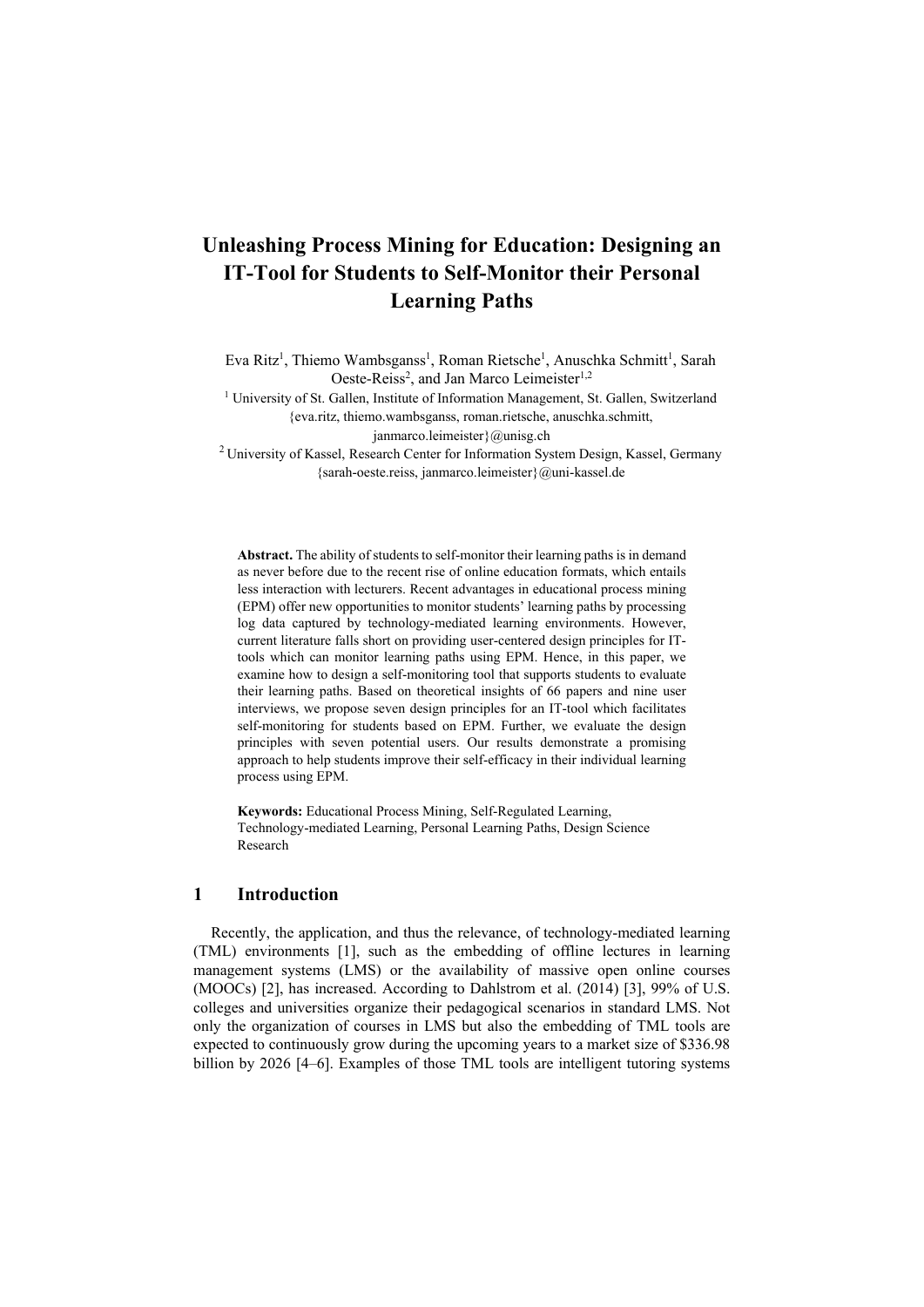(i.e., [7]) or computer-supported collaborative learning tools (i.e., [8]). Yet educational institutions and educators still struggle to provide students with ongoing support and individual feedback, especially in large-scale and distance learning settings, due to organizational and financial constraints [9]. Several studies have revealed that the lack of individualized support leads to low learning outcomes, high dropout rates, and dissatisfaction with the overall learning experience [10–12]. Especially due to the abrupt increase of distance-learning scenarios at schools and universities through COVID-19, many students had difficulties organizing and controlling their own learning process [13, 14]. Therefore, scholars have called for intensive research to investigate how to assist learners in cultivating monitoring their learning progress, especially in distance learning scenarios [15].

Against this backdrop, the integration of learning processes in TML environments offers a promising opportunity to capture and process data about the student's learning behavior, learning activities, and thus, learning processes at different granularity levels. A learning process consists of different activities that a student is (or is not) endeavoring to reach a specific learning goal and outcome (i.e., [16]). TML environments offer the potential to capture digital traces from these processes, such as event logs (e.g., starting or ending event of a particular exercise at a certain time), textual data (e.g., written essays), comments on learning content, or measured learning outcomes (e.g., a student's skill level after taking an assessment).

One approach promising to better analyze and monitor digital traces has recently gained momentum through industry applications. Educational process mining (EPM) uses log files of learning data to discover, monitor, and improve self-organized learning processes [4]. Therefore, EPM can process the learning data of different TML environments and might be, therefore, a useful approach to monitor personal learning processes. Recently, research has shown that such monitoring of students' learning processes in TML environments based on EPM can increase students' self-regulation abilities and foster their learning outcome and performance (i.e., [15, 17]). Further, Nguyen et al. (2020) [18] lay the foundation for the design of such a monitoring tool, but only include theoretical requirements. However, the authors suggest *"consider the importance of end-user experience"* (p.18) for the design of a self-monitoring tool for students [18]. However, to the best of our knowledge, current literature falls short of providing a user-centric design approach of an IT-tool based on EPM for students to monitor their learning process. Therefore, we propose the following research question (RQ):

#### **RQ:** *What are user-centric design principles for designing an IT-tool for students to self-monitor their learning process based on educational process mining?*

We address the research question by following the design science research approach (DSR) by Hevner (2007) [19]. There is a current lack of design knowledge for using educational process mining for students' self-monitoring during learning processes. We intent to design and evaluate an IT artifact grounded on the self-regulated learning theory by Zimmerman [20–22]. Current research shows that the self-regulated learning theory can illuminate the use of an IT-tool for self-monitoring to improve students'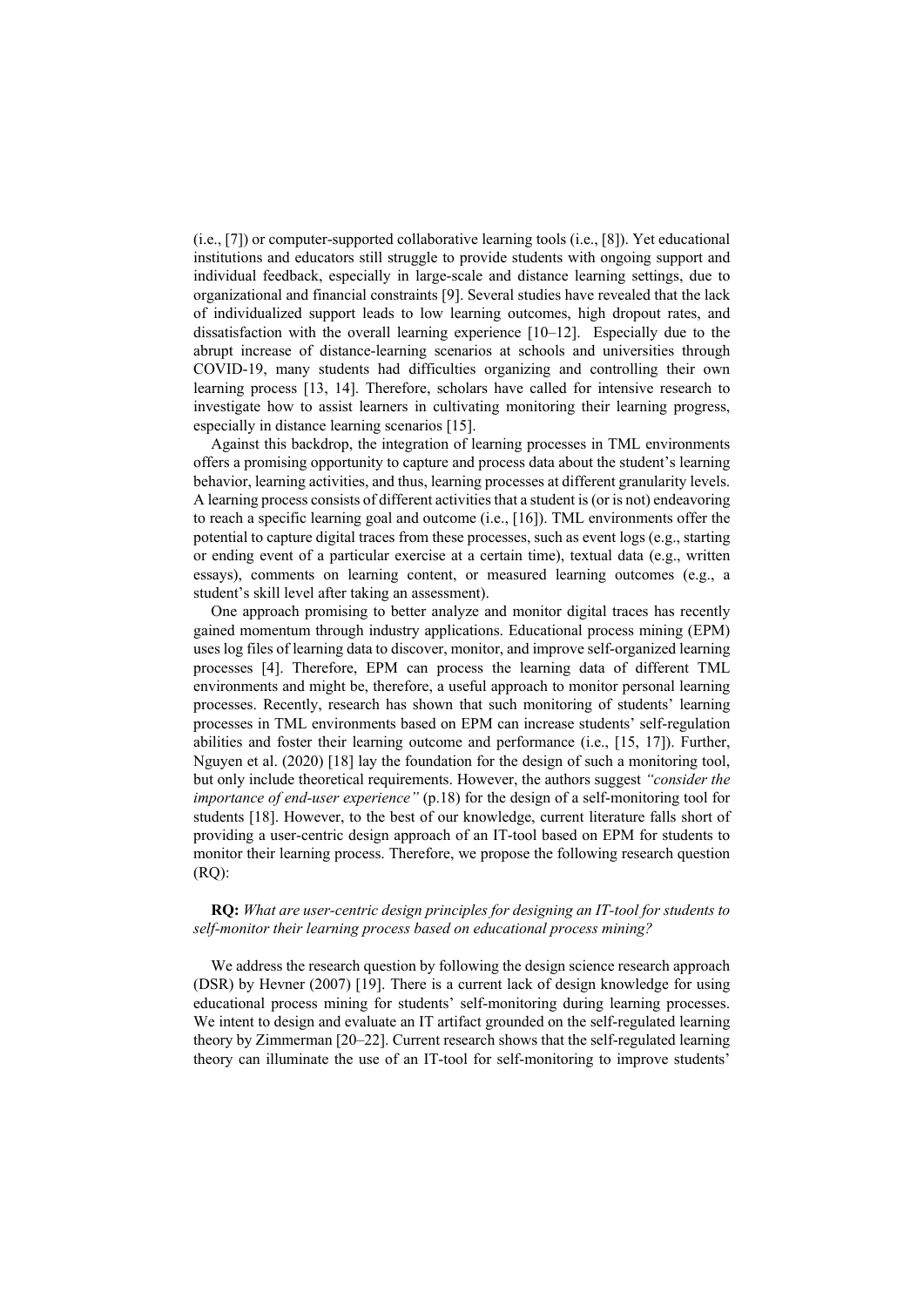learning progress [23]. This theory has often been applied in the context of educational process mining for self-monitoring of students' personal learning paths (e.g., [17, 24, 25]). Our contribution is accomplished by applying theory and deriving user-centered design requirements for the development of an EPM tool to improve students' selfmonitoring and evaluation capability based on self-regulated learning theory. In this paper, we introduce our preliminary design principles (DP) that we derived from literature and from conducting student interviews of one master course. Further, we evaluated these DP with seven potential users and refined the DPs. Our results can help practitioners and educators to design user-centric IT-tools for students that facilitate self-monitoring of their learning path by use of the trending technology EPM.

# **2 Theoretical Background**

#### **2.1 Educational Process Mining**

Recently, EPM is becoming a popular concept for the processing of learning data from TML environments [4, 5]. Nevertheless, it is still a relatively young research field, which evolved from business process modeling [26]. Process Mining leveraged the discovery, analysis, and improvement of business processes based on event log data and is currently finding applications for learning processes [17]. Whereas the two related concepts for the analysis of learning data, namely educational data mining and learning analytics, are more data centric, EPM is more focusing on the learning processes and uses log data to incorporate data from different learning sources [27]. EPM specifically aims to extract insights from these event logs that are stored by TML environments [17], and therefore can achieve a deeper understanding of students' learning paths (e.g., [28]). Event logs in the educational context usually comprise different types of data, among others, mouse gestures, time stamps, click streams, chat logs [4]. PM in education processes these event logs from various data sources and then combines techniques of model-based and data-oriented analysis to discover, monitor, and improve learning processes [29, 30]. Therefore, EPM is a beneficial approach for monitoring students' learning process by processing personalized data from the TML environments. Hence, EPM should not only serve for depicting personal learning paths but monitoring the process and providing feedback in real-time, e.g., by building visualization tools or recommending personal learning paths [31].

For EPM, three different basic types of PM can be distinguished [4, 26]:

- **Process discovery:** modeling and visualizing the learning process of students, e.g., in order to monitor a student's individual learning journey or the curricular path a student takes.
- **Conformance checking:** analyzing whether an observed learning process conforms with a pre-defined learning process model, e.g., in order to identify weaker students (outliers) or analyze conformance with guidelines and prescriptions.
- **Process enhancement:** extending a given learning process model based on information extracted from a specific event log related to the same process,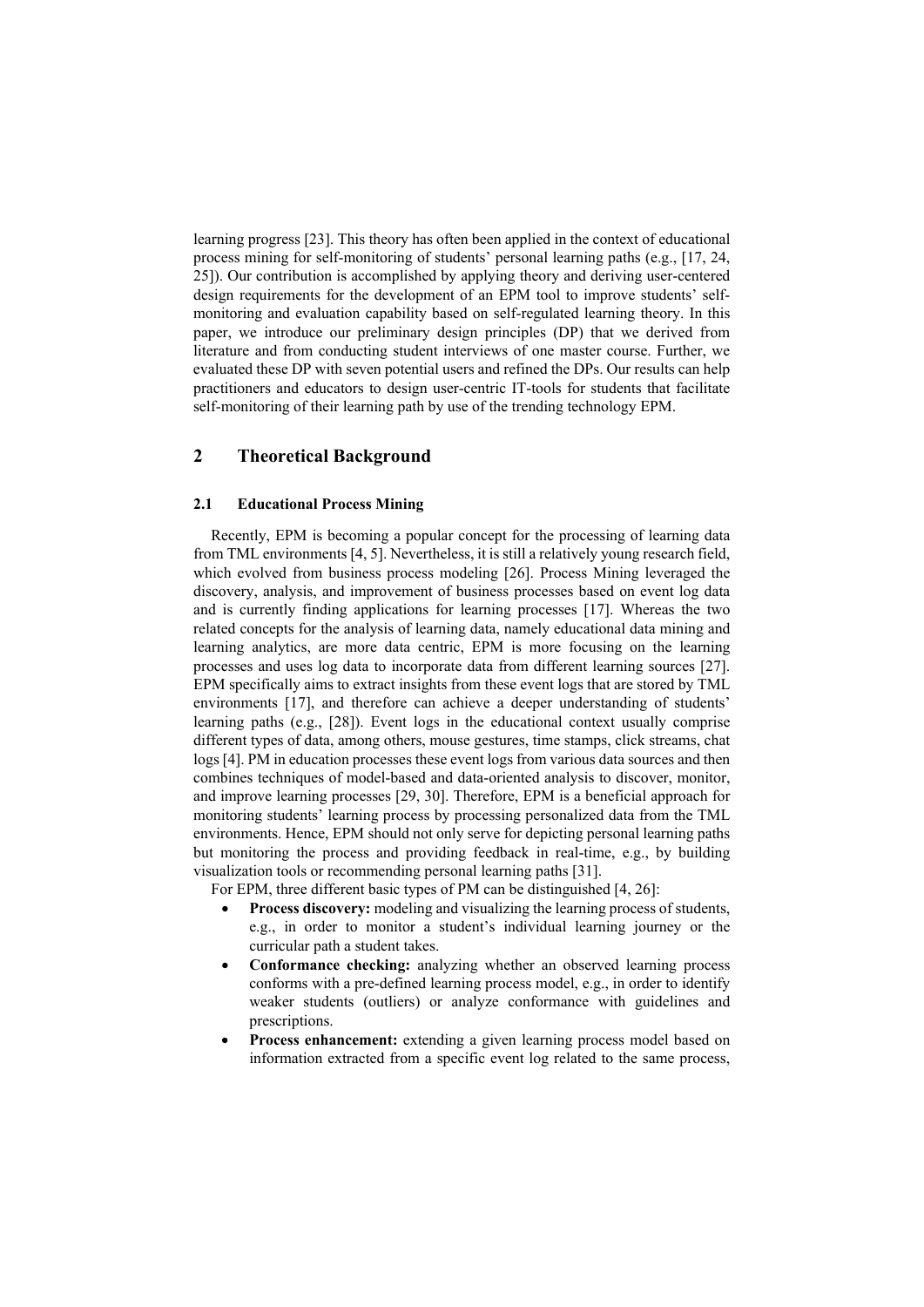e.g., to detect bottlenecks or provide students adaptive feedback on their process.

#### **2.2 Personal Learning Paths**

Traditional technology-mediated online environments, such as e-learning or LMS, often provide un-personalized learning material and do not navigate users through their learning process [32]. Self-directed learners require more time to assess and choose suitable learning materials [33]. A new form of online educational environments, like intelligent tutoring systems are interactive and can personalize learning processessuited to personal requirements, characteristics, and pace of learning [34]. EPM provides the great potential to monitor these personal learning paths. For instance, Uzir et al. (2020) [35] used PM for the analysis of students' personal learning paths, including monitoring of paths, the usage of learning resources or navigating the learner in the learning environment. Besides, Wang et al. (2018) [36] apply PM to monitor the learning processes of students and offer personal course sequences.

#### **2.3 Self-regulated Learning Theory as a Kernel Theory**

The self-regulated learning theory developed by Zimmerman examined learning characteristics from a meta-cognition, motivational and behavioral perspective [20, 37]. Zimmerman (2002) defines self-regulated learning as *"the self-directive process by which learners transform their mental abilities into academic skills*" [22] (p.18). Selfregulation is a cyclic process, which in general contains the three phases: (1) the forethought phase comprises task analysis and strategic planning, as well as goals setting and outcome expectation, (2) the performance phase includes self-control and self-instruction during the learning processes, and (3) the self-reflection phase contains self-evaluation as well as self-reaction on the learning process [22].

Especially in online learning formats, the self-regulation abilities of students are important, because they have less interaction with the lecturer [38]. Bandura (2001) examines that two components of self-regulation -self-monitoring and self-evaluationin learning processes are important to increase the self-efficacy of learners. Selfmonitoring and self-evaluation help learners to become aware of their strengths and limitations in their current learning behavior, as well as to consciously reflect on their learning progress and strategy [15, 22, 38]. Consequently, students with high selfmonitoring abilities are less likely to fail or dropout of online courses [39]. Further, there are two different theories in relation to self-regulated learning, which are vital to include to support a self-regulated learning tool. First, cognitive load theory by Sweller et al. (1994) argues that working memory of each learner has a limited capacity and therefore must be paid attention during self-regulated learning [40]. Second, the dual channel theory by Moreno & Mayer (2007) [41] argues that self-regulated information processing of learners improves when pictures and words are included. Thus, designing IT-tools that support students to self-monitor their learning paths is a beneficial approach to increase students' learning performance in TML environments.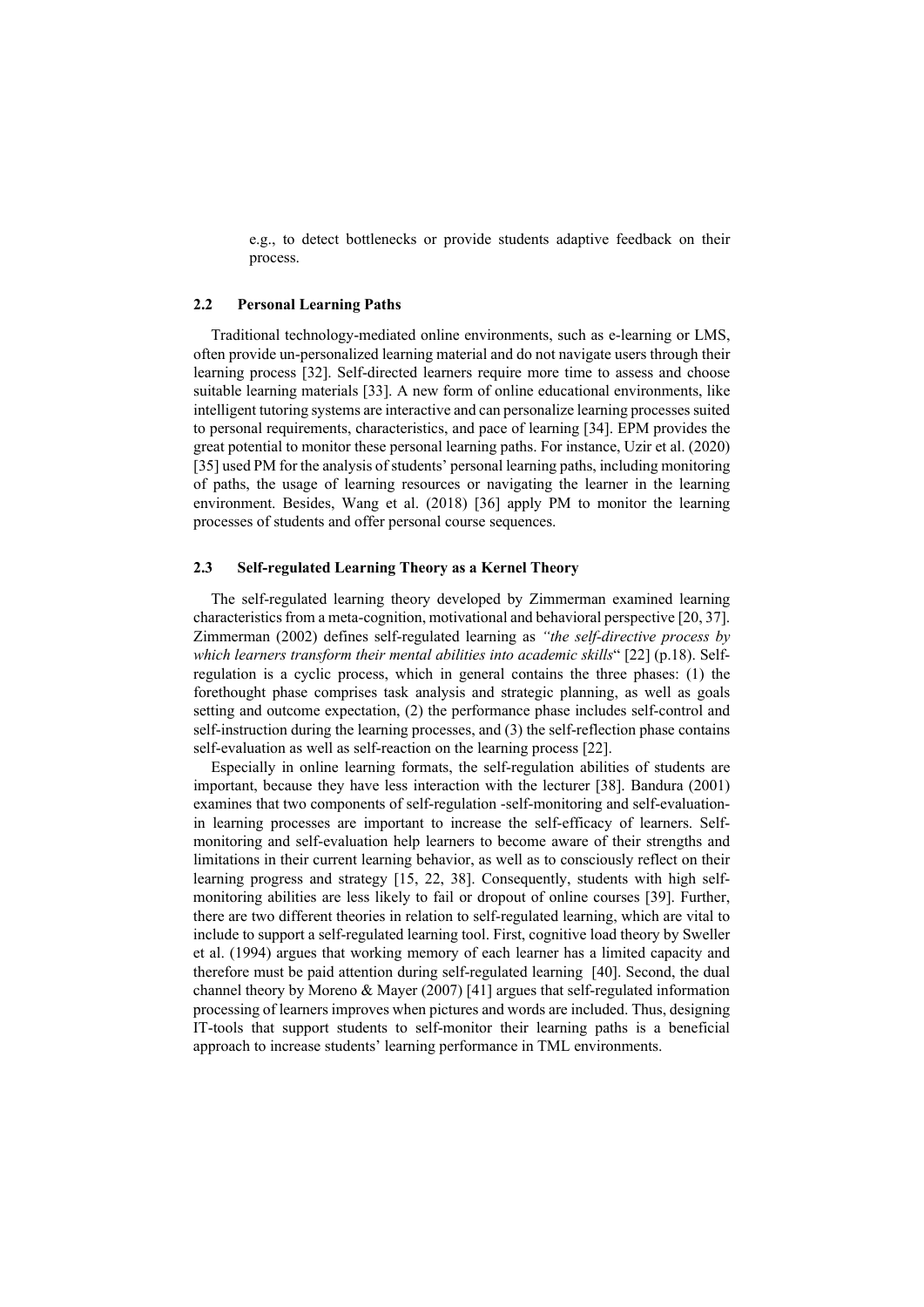# **3 Research Methodology**

The main goal of this study is the development of user-centered DPs for the design of a self-regulated learning tool based on educational process mining. Thus, we follow the DSR approach of Hevner (2007) [19] to contribute to the existing body of design knowledge based on the current knowledge base and user perceptions. Figure 1 shows the conducted steps of the DSR approach.



**Figure 1.** Three cycle design science process according to [19]

The first step of the DSR cycle contains the problem formulation. Therefore, we explained the relevance of the practical problem in the introduction of this paper. As the second step, we considered recent academic literature to derive a set of metarequirements for the design of a student-centered EPM tool. In the third step, we conducted nine semi-structured interviews with master students based on the approach of Myers and Newman (2007) [42]. Thereby, we congregated user stories and user requirements for the design of a EPM tool for students self-monitoring based on Cohn (2004) [43]. In the fourth step, we derived the DPs based on to previously determined set of user requirements. We used the proposed structure by Gregor et al. (2020) [44]. The fifth step included an ex-ante evaluation, which we conducted based on the evaluation criteria of Venable et al. (2016) [45]. We evaluated the DPs with the criteria relevance, utility, and robustness to see how students perceive the value of every preliminary DP. Additionally, we asked open question to gather improvements and change requests. Therefore, we conducted a survey-based evaluation with seven potential end users, which are all students on master level. We included feedback and change requests from the evaluation to refine the DPs. In the sixth step, we revised and documented the evaluated design knowledge.

## **4 Designing and Evaluating the Artifact**

Based on the problem formulation in step one, in this section we will describe and discuss how we congregated the preliminary requirements, derived our six preliminary DPs and evaluated them. Changes are marked as underlined in the figure. DP 7 was added after the evaluation. The main requirements are illustrated in figure 2.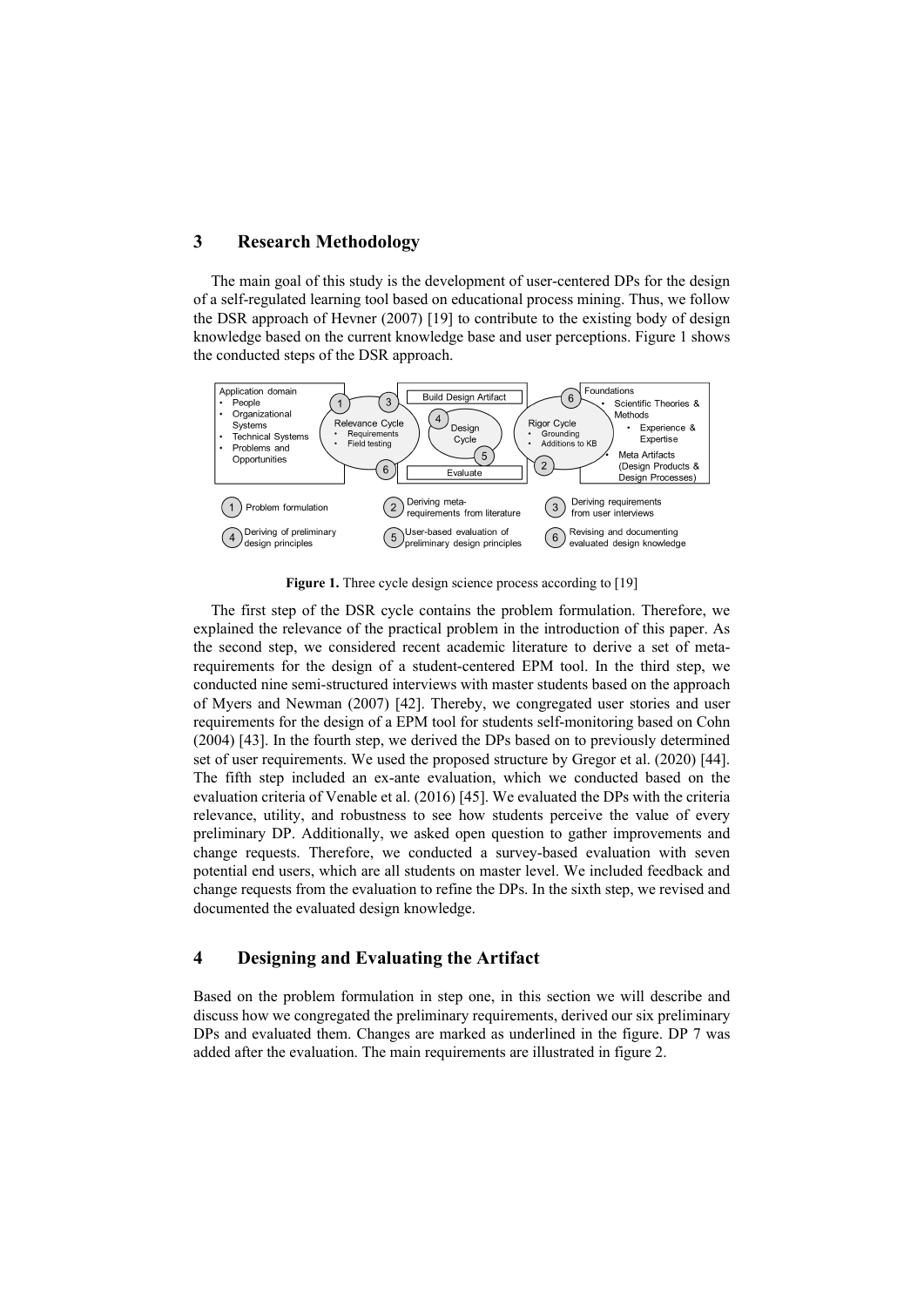

**Figure 2.** Overview of the derived design principles according to [44]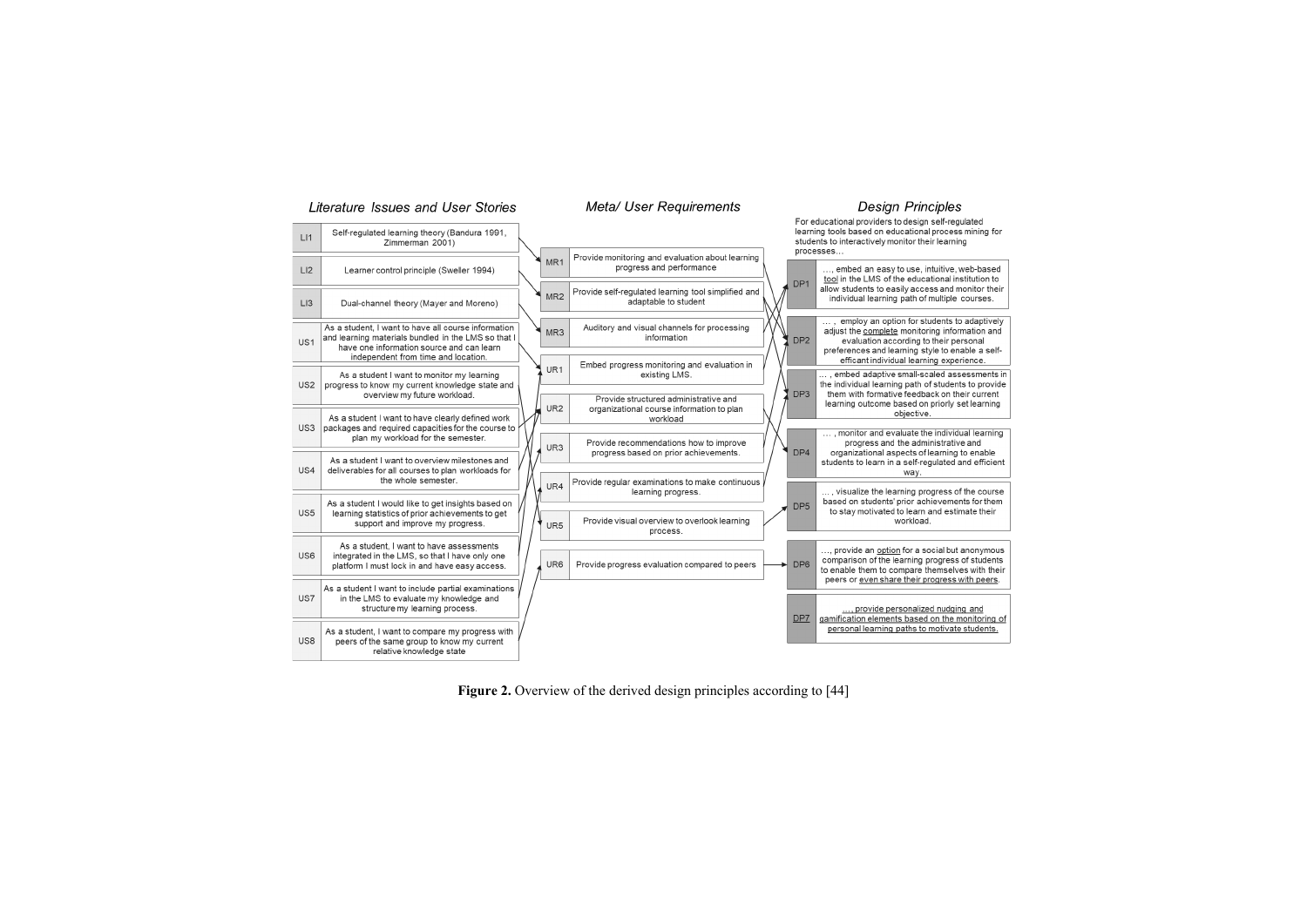#### **4.1 Defining Meta-Requirements from Scientific Literature**

We collect meta-requirements from scientific literature for the development of the EPM tool for self-monitoring. To do so, we conducted a systematic literature review according to Webster & Watson (2002) [46] and vom Brocke et al. (2015) [47]. The overall scope of the conducted review can be defined along the dimensions of process, source, coverage, and techniques [47]. Based on recent literature reviews on EPM (e.g., [4, 48], we identified different keywords, which researchers used to describe PM in the educational domain. Based on the keywords, we built the following search strings: "[Process Mining" OR "Workflow Mining" OR "Task Mining"] AND ["Education" OR "Learning Analytics" OR "Training" OR "Skill Development" OR "Student" OR "Teaching" OR "Learner" OR "Pedagogic" OR "University"]. We identified three broad areas for deriving studies on EPM – IS, HCI and educational technology – as they cover a substantial share of the literature on our phenomenon of interest. To find relevant literature of studies that applied PM in educational scenarios, we applied the search strings to the following six databases: AISeL, EBSCO, Science Direct, ProQuest ABI Inform, IEEE Xplore, and ACM Digital Library. The database search resulted in 2885 hits. Titles, abstracts, and keywords were screened to fit the abovementioned definition and application to the scope of our study. We excluded papers that did not refer to PM or that applied PM in another domain than education. Multiple papers were excluded due to a different research scope described in their abstract, e.g., several papers described mineral mining or machine learning and PM outside of an educational setting and thus were eliminated from our sample. This screening process resulted in 66 relevant empirical papers that mentioned that they applied PM in education in the course of their study. Based on our kernel theory (*self-regulated learning theory*), we derived three literature issues (**LI**).

The first literature issue (**LI1**) is deducted from Bandana et al. (2001) and Zimmermann et al. (1990, 2002) [20, 22], arguing that self-monitoring and selfevaluation increase the self-efficacy during learning processes. Hence, it is vital to provide students the possibility of monitoring and evaluating their learning paths and progress (**MR1**).

Furthermore, based on cognitive load theory by Sweller (1994) [40], Mayer and Moreno (2003) [49] defined an e-learning theory with a set of principles on how educational technology can be used and designed to promote effective learning (**LI2**). Besides different principles we incorporated in our design of the initial prototype, the learners' control principle (**LI2**) is of special significance for learning metacognition skills, since it aims to enable learners to adjust the amount of input information needed for their personal learning process (**MR2**). Moreover, based on Mayer and Moreno's (2007) [41] dual channel theory, students learn more from pictures and words then from pictures or words alone (**LI3**), therefore the tool should provide auditory and visual channels for processing information (**MR3**).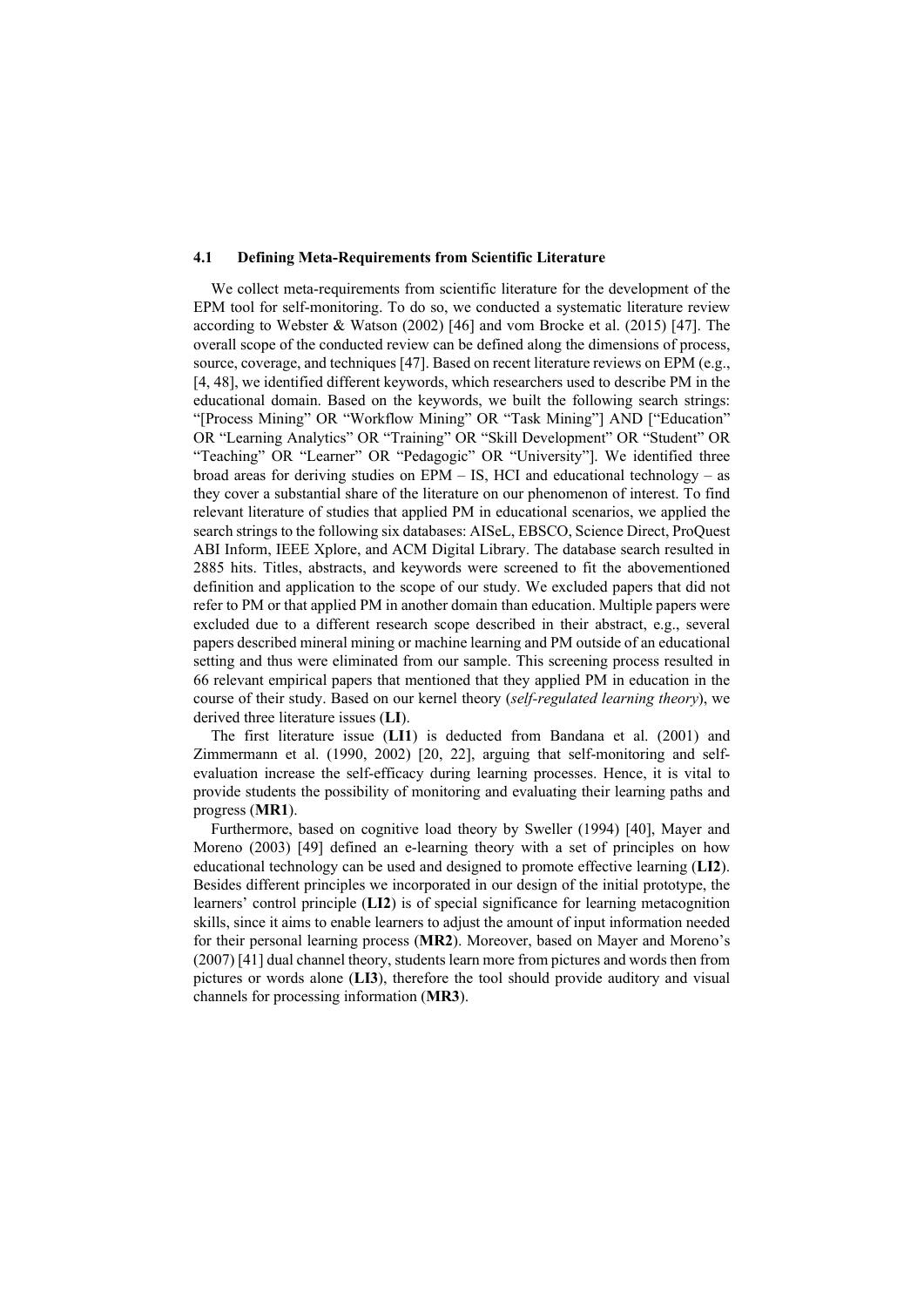#### **4.2 Defining Requirements from User Interviews**

After we derived Lis and MRs, we conducted nine semi-structured interviews with students according to Myers & Newman (2007) [42]. The interviewed users were a subset of students from one master course at our university, because they have longlasting learning experience and have been going through the same learning process in the course. Interviews lasted between 20.19 and 41.42 minutes. The guideline comprises 24 questions and included the following topics: experience with technologymediated learning systems, Self-awareness of own learning progress, needs and requirements for self-monitoring and self-evaluation during learning process, requirements for an EPM tool that supports self-regulated learning. Based on the results, we gathered user stories (**USs**) and identified seven user requirements (**URs**) following Cohn (2004) [43].

The first user story of students (**US1**) reflects their need to have all course information and learning materials bundled in one LMS so that they have one information source and can learn independent from time and location. Hence, the progress monitoring and evaluation tool should be embedded in an existing LMS (**UR1**). All students stated that they want to monitor their learning progress to know what their current knowledge level and overview future workloads (**US2**), which is reflected in **UR5**. Moreover, all students want to have a clearly structured administrative and organizational course information (i.e., defined course workload, milestones, deliverables) (**US3**, **UR3**) communicated in the beginning of the course to plan their study times (**US4**). A majority of students mentioned that they would like to get insights and recommendations on their learning progress (**US5**), which was included in **UR3**. Further, most students wanted to have partial examinations and assessments during their learning process to evaluate their learning progress (**US6**, **US7**), which was incorporated in **UR4**. Many students additionally wanted to compare their learning progress with peers from the same course (**US8**), which is why the tools should provide an evaluation opportunity for peers (**UR6**).

#### **4.3 Deriving of Preliminary Design Principles**

Next, we derived six DP for self-regulated learning tools based on EPM for students to interactively monitor their learning processes, following the DP structure of Gregor et al. (2020) [44].

The first principle (**DP1**) emphasizes the need for an easy to use, intuitive, webbased dashboard within the educational institution's LMS to allow students to easily access and monitor their individual learning path of multiple courses. Learning through different TLM environments can increase cognitive load [50], wherefore it is important to integrate the tool within existing learning applications. Further, the self-monitoring tool increases its value when students can receive the EPM-based monitoring for all their courses. The provided tool should therefore include interfaces that support student's attention management [51]. In **DP2**, we propose to employ an option for students to adaptively adjust the monitoring information and evaluation according to their personal preferences and learning style to enable a self-efficant individual learning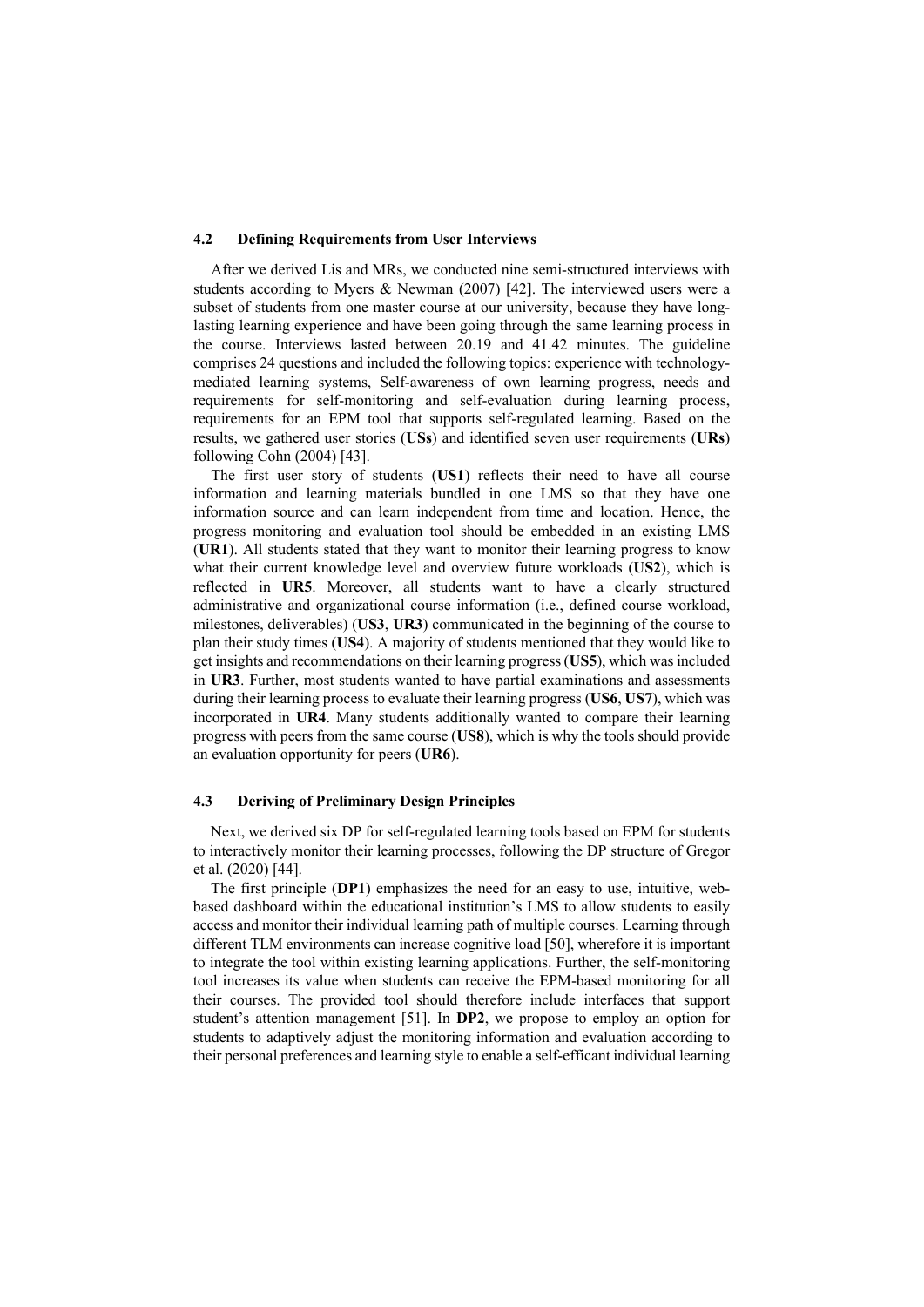experience. Users require a different level of detail to monitor their learning process [18]. An adaption of information during the learning process can be implemented by considering various data types, for instance learning behavior or curricular information [52]. Hence, adapting the granularity of information and feedback to the needs of users can also increase trust [53]. Besides, **DP3** includes the embedding of adaptive smallscaled assessments in the individual learning path of students to provide them with formative feedback on their current learning outcome based on priorly set learning objective. Formative feedback for students is based on a preceding self-assessments and computer-based assessments to improve the students' competences and trigger selfregulated learning processes [54].

**DP4** highlights the need to monitor and evaluate the individual learning progress and the administrative and organizational aspects of learning, as they can find it difficult to organize their learning plan effectively [55]. Thus, a self-monitoring tool, which helps students to overview the course organization, enables them to learn in a self-regulated and efficient way. In **DP5**, we advise to visualize the learning progress of the course based on students' prior achievements for them to stay motivated to learn and estimate their workload. A visual representation of students' learning progress can motivate learners and increase the reflection on their own performance [56]. EPM is a suitable technology, because it can help learners visualizing their process [23]. This could be instantiated, i.e., in a monitoring dashboard to track competences, learning progress or detect difficulties [57]. In **DP6**, we propose to provide an option for a social but anonymous comparison of the learning progress of students to enable them to compare themselves with their peers.

#### **4.4 User-based Evaluation of pre-liminary Design Principles**

In this section, we describe the evaluation of the initial version of the self-monitoring tools based on EPM. We conducted an ex-ante evaluation with seven potential users according to Venable (2016) [45] with the aim to check whether the DPs are useful for potentials users, refine the DPs and incorporate change requests. The DPs were evaluated by their relevance, usefulness, and robustness. The answers were captured on a 1-to-5 point Likert scale (1: totally disagree, 5: totally agree). An overview of the evaluation results is captures in figure 3. Additionally, we asked open questions, so that participants were able to provide open feedback about their impression regarding the proposed DP. Further, we wanted students to gain ideas on how to improve the DP. The evaluation exposed positive feedback, showing the need for a self-monitoring tool. Participants emphasized that the tool might be *"useful to perceive the own learning progress and reflect on it".* One potential user argued that such a self-monitoring tool allows students to "*fail fast, fail forward, fail early*", so that *"the student is put in the driver's seat of his own learning progress*".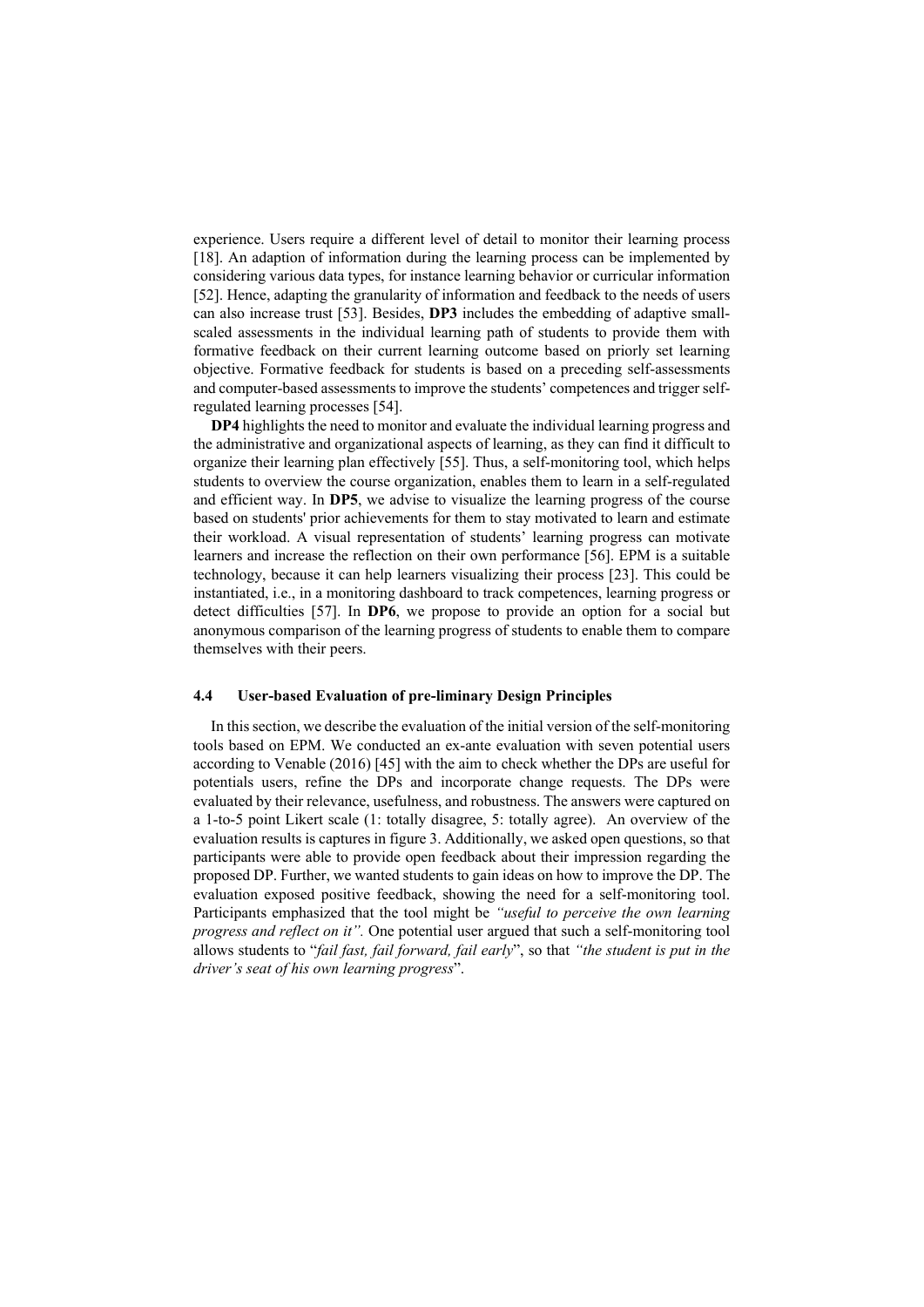

**Figure 3.** Overview of the evaluation results of our design principles

#### **4.5 Revising and Documenting Evaluated Design Knowledge**

After the evaluation, we assessed all change requests and implications for the DPs. In the evaluation of DP3, DP4, and DP5 did not receive any change requests and potential users emphasized the importance of those principles. In the case of DP1, DP2 and DP6, we refined their meaning to improve the quality of DPs. One potential user criticized concerning DP1 that we limited the self-monitoring tool by mentioning the word dashboard, because the dashboard is already an instantiation of the DP. Therefore, we exchanged the word "*dashboard*" into "*tool*", as it can be seen in figure 3. Regarding DP2, we received feedback that "*the adaption of the monitoring information seems to be more the "cherry on top" and in a first instance one should focus on completeness of the important information before dealing with customization options*". Thus, we included the criterion of complete monitoring information in the DP2. Moreover, one interviewee augments that DP6 should include the possibility for students to *"share their progress or completion of courses with peers".* A second change was to make the social comparison not a compulsory principle for self-monitoring tools, but rather make it optional for students. Besides, one additional design principle (DP7) was proposed by several potential users. The self-monitoring tool should also provide personalized nudging and gamification elements based on the monitoring of personal learning paths to motivate students. Students do not only want to monitor their learning path, but also want personalized nudges (e.g., informational, goal setting nudges), recommendations and gamified elements (e.g., awards) to foster their motivation [58, 59].

### **5 Discussion and Conclusion**

In the following, we discuss our contributions through the lens of educational IS. We followed the DSR approach by Hevner (2007) to examine what design requirements must be considered for a self-monitoring tool for students. More precise, there is a lack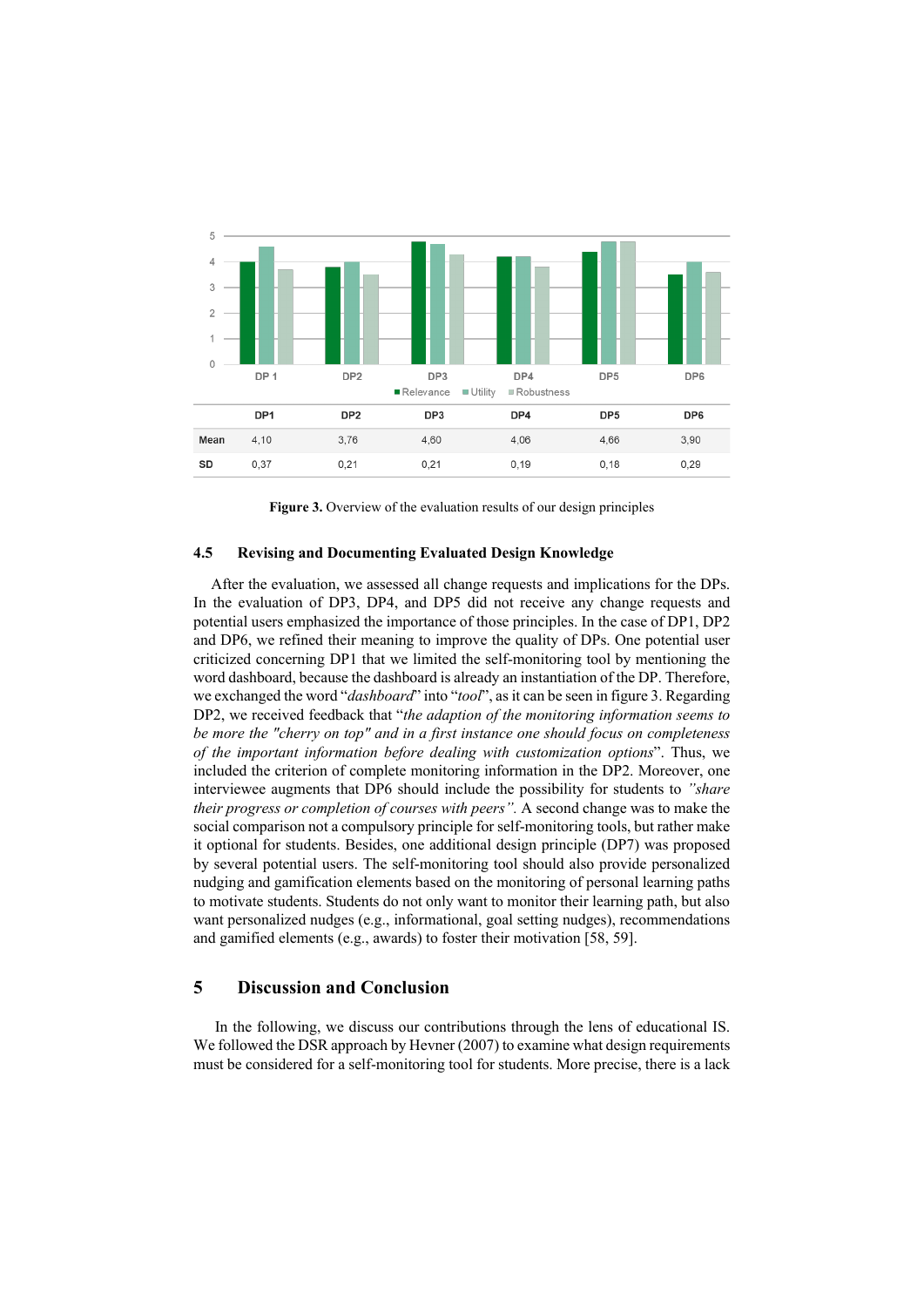of user-centered design-principles for monitoring tools, which are based on EPM. Therefore, we discussed three LIs based on 66 scientific research contributions and presented two MRs and seven URs based on 9 user interviews. After an evaluation by seven potential users of the IT-tool, we derived seven DP. We contribute to research by deriving design knowledge for a self-monitoring tool for students and enlighten the importance of self-regulation in TML. EPM-based self-monitoring for students guided by our DPs would improve learning and educating by offering actionable insights to educational providers. Further, we unleash the potential of EPM to monitor students' personal learning paths and provide interventions for students to increase self-efficacy.

Self-monitoring and self-evaluation are becoming more important for students, which use TML environments during their learning processes. Thus, the developed DPs can help educational providers to develop tools for self-regulation and consequently improve students' self-efficacy [33] and learning performance [15]. Our evaluation showed that the design principles are promising for students to use a self-evaluation tool. However, our data analysis exposed that the wanted granularity of monitoring information varies per user. This requirement was confirmed by various researchers (e.g., [16, 44, 45]). For instance, DP6, which proposed a social but anonymous comparison of their learning progress with peers, falls short on our expectations. While certain potential users agreed on the usefulness, some provided low rates. This could be due to the fact, that certain genders require a different degree of competitiveness and comparison during their learning process [60, 61]. Therefore, self-monitoring tools should only provide an option for comparison [62]. Moreover, we examined that EPM provides high potential for self-monitoring tools to evaluate personal learning paths of students. EPM can monitor processes and, for instance reveal insights on the learning progress (useful for DP3) or be beneficial for finding of deviations by comparing learning paths (DP6).

Our research study is not without certain limitations. First, our gathered requirements were only from a specific user group in a specific master course, as well as a specific literature perspective. Including other user groups might have led to different results. Second, extending the evaluation, as well as providing a first instantiation (i.e., in form of a mock-up prototype) for the evaluation would improve the quality of this study and ensure the generalizability of DPs. Also, our research is neglecting an ethical consideration of the use of personal learner data. Future research could therefore shed light on the requirements for EPM based on ethical and legal standards, such as [63].

Future research is vital to engage more in the degree of adaptability of selfmonitoring tools for students. We acknowledged different learner strategies from users, which could be variable for differences in monitoring granularity. At the same time, it must be evaluated which features of the IT-tool for monitoring have the highest impact on learning performance and the self-efficacy of students. Further, it requires future research to explore all the possibilities of how EPM can be used for self-monitoring on an individual, instructor, and institutional level. Further, we believe that the true value of our preliminary DPs can only be assessed within a solid implementation of an EPMbased self-monitoring tool and requires a definition of use cases for the IT tool. However, we believe this research study already is an important step to design usercentric monitoring tools for students based on EPM.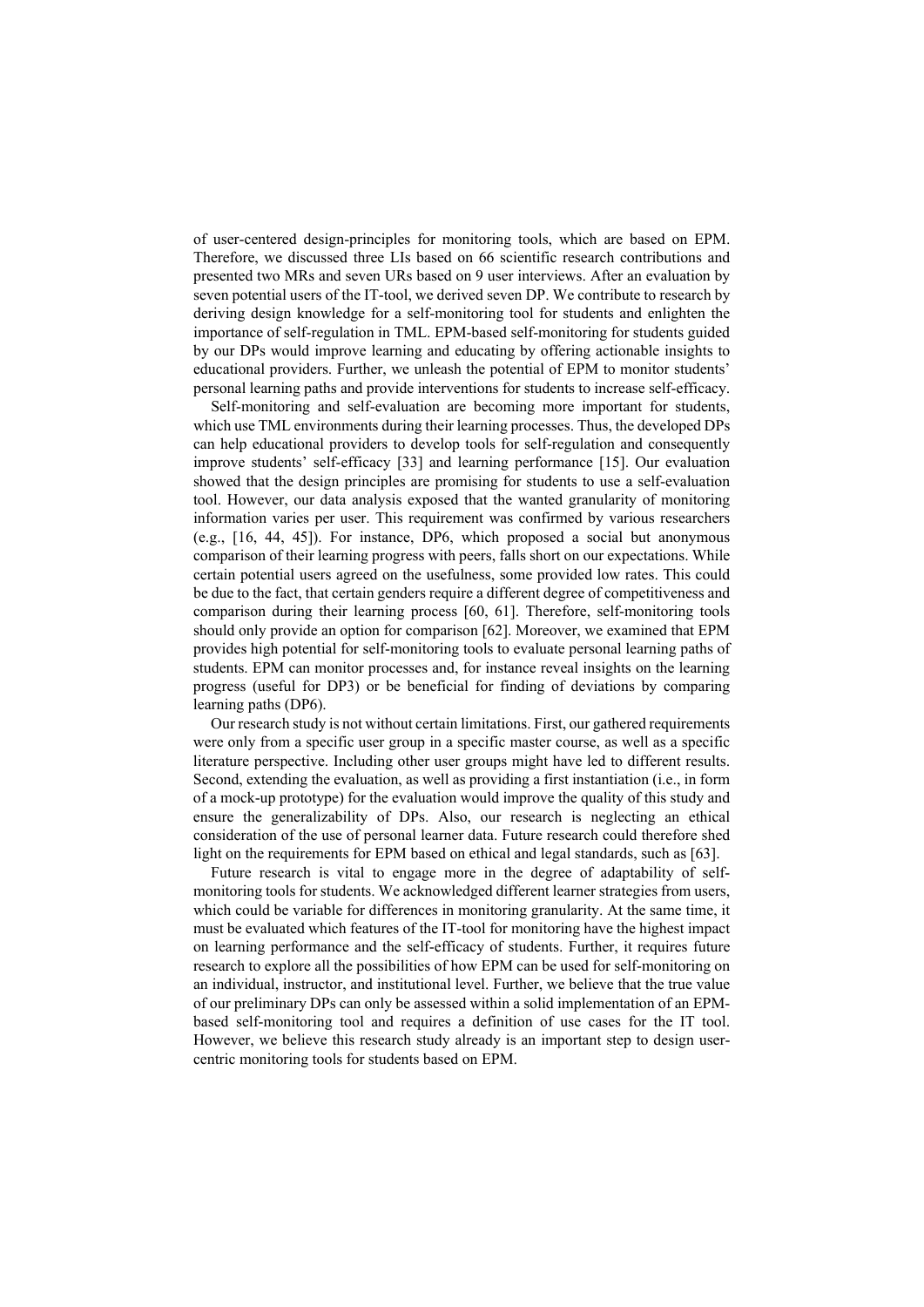## **References**

- 1. Gupta, S., and Bostrom, R. P.: Technology-Mediated Learning: A Comprehensive Theoretical Model. Journal of the Association for Information Systems, vol. 10, 686–714 (2009)
- 2. Seaman, J.E., Allen, I.E., Seaman, J.: Higher Education Reports. Babson Survey Research Group, vol. (2018)
- 3. Dahlstrom, E., Christopher Brooks, D., Bichsel, J.: The Current Ecosystem of Learning Management Systems in Higher Education: Student, Faculty, and IT Perspectives., vol. (2014.)
- 4. Bogarín, A., Cerezo, R., Romero, C.: A survey on educational process mining. WIREs Data Mining Knowl Discov, vol. 8, e1230 (2018). doi: 10.1002/widm.1230
- 5. Romero, C., and Ventura, S.: Educational Data Mining and Learning Analytics: An Updated Survey., vol. (2020)
- 6. Syngene Research LLP 2019: Global E-Learning Market Analysis (2019)
- 7. Kulik, J.A., Fletcher, J.D.: Effectiveness of Intelligent Tutoring Systems: A Meta-Analytic Review. Review of Educational Research, vol. 86, 42–78. (2016)
- 8. Dillenbourg, P., Järvelä, S., Fischer, F.: The Evolution of Research on Computer-Supported Collaborative Learning. In: Balacheff, N., Ludvigsen, S., Jong, T. de, Lazonder, A., Barnes, S. (eds.) Technology-Enhanced Learning, pp. 3–19. Springer Netherlands, Dordrecht (2009). doi: 10.1007/978-1-4020-9827-7\_1
- 9. Wambsganss, T., Rietsche, R.: Towards Designing an Adaptive Argumentation Learning Tool. Fortieth International Conference on Information Systems, vol. (2019)
- 10. Brinton, C.G., Rill, R., Ha, S., Chiang, M., Smith, R., Ju, W.: Individualization for Education at Scale: MIIC Design and Preliminary Evaluation. IEEE Transactions on Learning Technologies, vol. 8, 136–148 (2015)
- 11. Eom, S.B., Wen, H.J., Ashill, N.: The Determinants of Students' Perceived Learning Outcomes and Satisfaction in University Online Education: An Empirical Investigation. Decision Sciences Journal of Innovative Education, vol. 4, 215–235. (2006)
- 12. Hone, K.S., El Said, G.R.: Exploring the factors affecting MOOC retention: A survey study. Computers & Education, vol. 98, 157–168 (2016). doi: 10.1016/j.compedu.2016.03.016
- 13. Boor, I., Cornelisse, S.: How to Encourage Online Self-regulation of Students. CAIS, vol. 48, 211–217 (2021). doi: 10.17705/1CAIS.04827
- 14. Schneider, S.L., Council, M.L.: Distance learning in the era of COVID-19. Archives of dermatological research, vol. 313, 389–390 (2021). doi: 10.1007/s00403-020-02088-9
- 15. Chen, C.-M.: Personalized E-learning system with self-regulated learning assisted mechanisms for promoting learning performance. Expert Systems with Applications, vol. 36, 8816–8829 (2009). doi: 10.1016/j.eswa.2008.11.026
- 16. Roth, S.: A correlational study of three measures of field dependenceindependence (1970)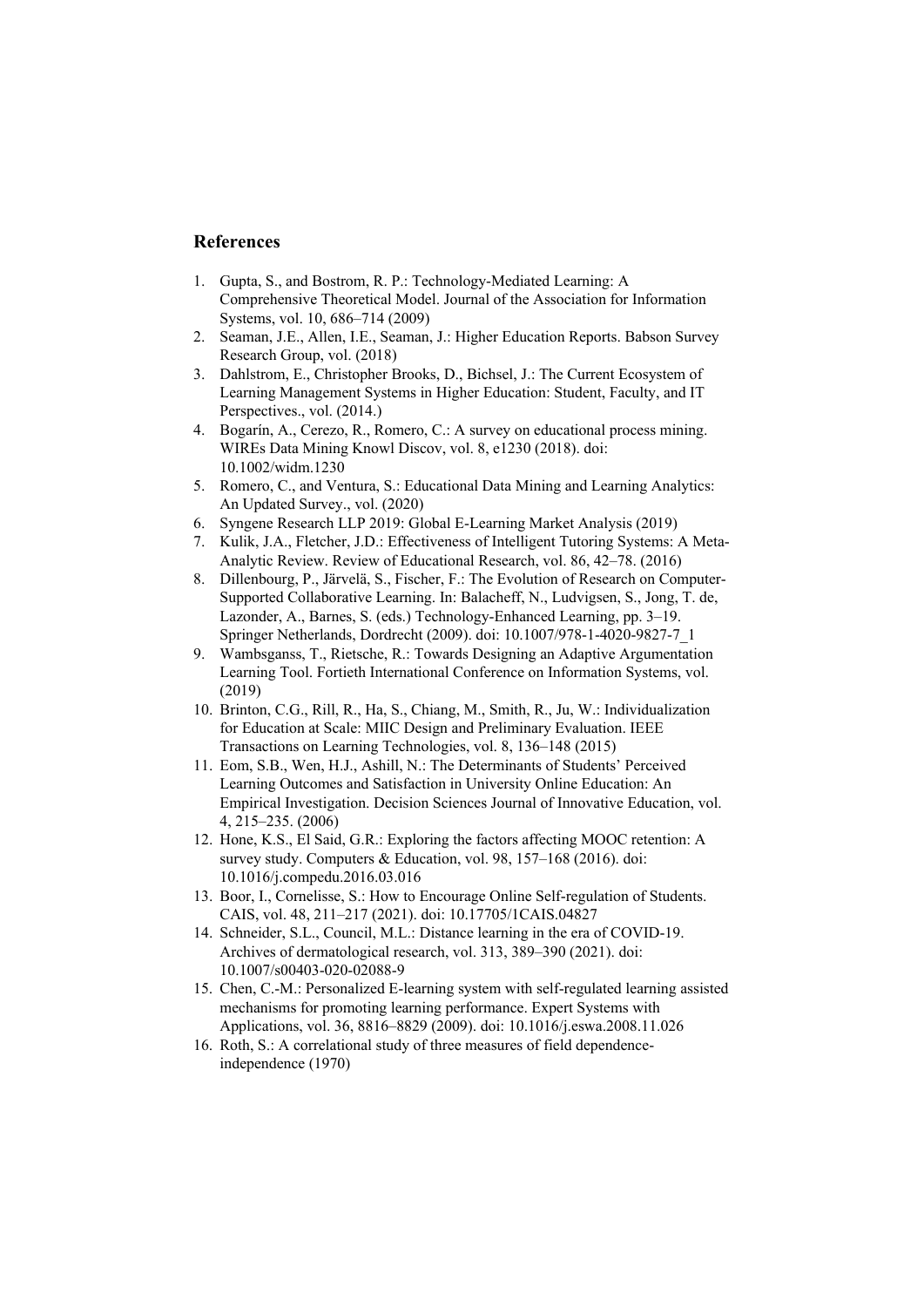- 17. Cerezo, R., Bogarín, A., Esteban, M., Romero, C.: Process mining for selfregulated learning assessment in e-learning. J Comput High Educ, vol. 32, 74–88 (2020). doi: 10.1007/s12528-019-09225-y
- 18. Nguyen, A., Tuunanen, T., Gardner, L., Sheridan, D.: Design principles for learning analytics information systems in higher education. European Journal of Information Systems, vol. , 1–28 (2020). doi: 10.1080/0960085X.2020.1816144
- 19. Hevner, A.R.: A three cycle view of design science research. Scand. J. Inf. Syst., vol. , 1–6 (2007)
- 20. Zimmerman, B.J.: Self-Regulated Learning and Academic Achievement: An Overview. Educational Psychologist, vol. 25, 3–17 (1990). doi: 10.1207/s15326985ep2501\_2
- 21. Brainerd, C.J., Zimmerman, B.J., Schunk, D.H.: Self-Regulated Learning and Academic Achievement. Springer New York, New York, NY (1989)
- 22. Zimmerman, B.J.: Becoming a self-regulated learner: An overview. Theory Into Practice, vol. 41, 64–70 (2002)
- 23. Wambsganss, T., Schmitt, A., Mahning, T., Ott, A., Soellner, S., Ngo, N.A., Geyer-Klingeberg, J., Nakladal, J., Leimeister, J.M.: The Potential of Technology-Mediated Learning Processes: A Taxonomy and Research Agenda for Educational Process Mining. Forty-Second International Conference on Information Systems,, vol. (2021)
- 24. Bannert, M., Reimann, P., Sonnenberg, C.: Process mining techniques for analysing patterns and strategies in students' self-regulated learning. Metacognition Learning, vol. 9, 161–185 (2014). doi: 10.1007/s11409-013-9107- 6
- 25. Maldonado, J.J., Palta, R., Vazquez, J., Bermeo, J.L., Perez-Sanagustin, M., Munoz-Gama, J.: Exploring differences in how learners navigate in MOOCs based on self-regulated learning and learning styles: A process mining approach. In: 2016 XLII Latin American Computing Conference (CLEI), pp. 1–12. IEEE (2016). doi: 10.1109/CLEI.2016.7833356
- 26. van der Aalst, W.: Process Mining (55:8). Communications of the ACM, vol. 55, 76–83 (2012)
- 27. Pechenizkiy, M., Trcka, N., Vasilyeva, E., van Aalst, W., Bra, P. de: Process mining online assessment data. Educational Data Mining, vol. (2009)
- 28. Siemens, G.: Learning Analytics: The Emergence of a Discipline. American Behavioral Scientist, vol. 57, 1380–1400 (2013)
- 29. Deeva, G., Weerdt, J. de: Understanding Automated Feedback in Learning Processes by Mining Local Patterns. In: Daniel, F., Sheng, Q.Z., Motahari, H. (eds.) Business Process Management Workshops. Lecture Notes in Business Information Processing, vol. 342, pp. 56–68. Springer International Publishing, Cham (2019). doi: 10.1007/978-3-030-11641-5\_5
- 30. Ghazal, M.A., Ibrahim, O., Salama, M.A.: Educational Process Mining: A Systematic Literature Review. In: 2017 European Conference on Electrical Engineering and Computer Science (EECS), pp. 198–203. IEEE (2017). doi: 10.1109/EECS.2017.45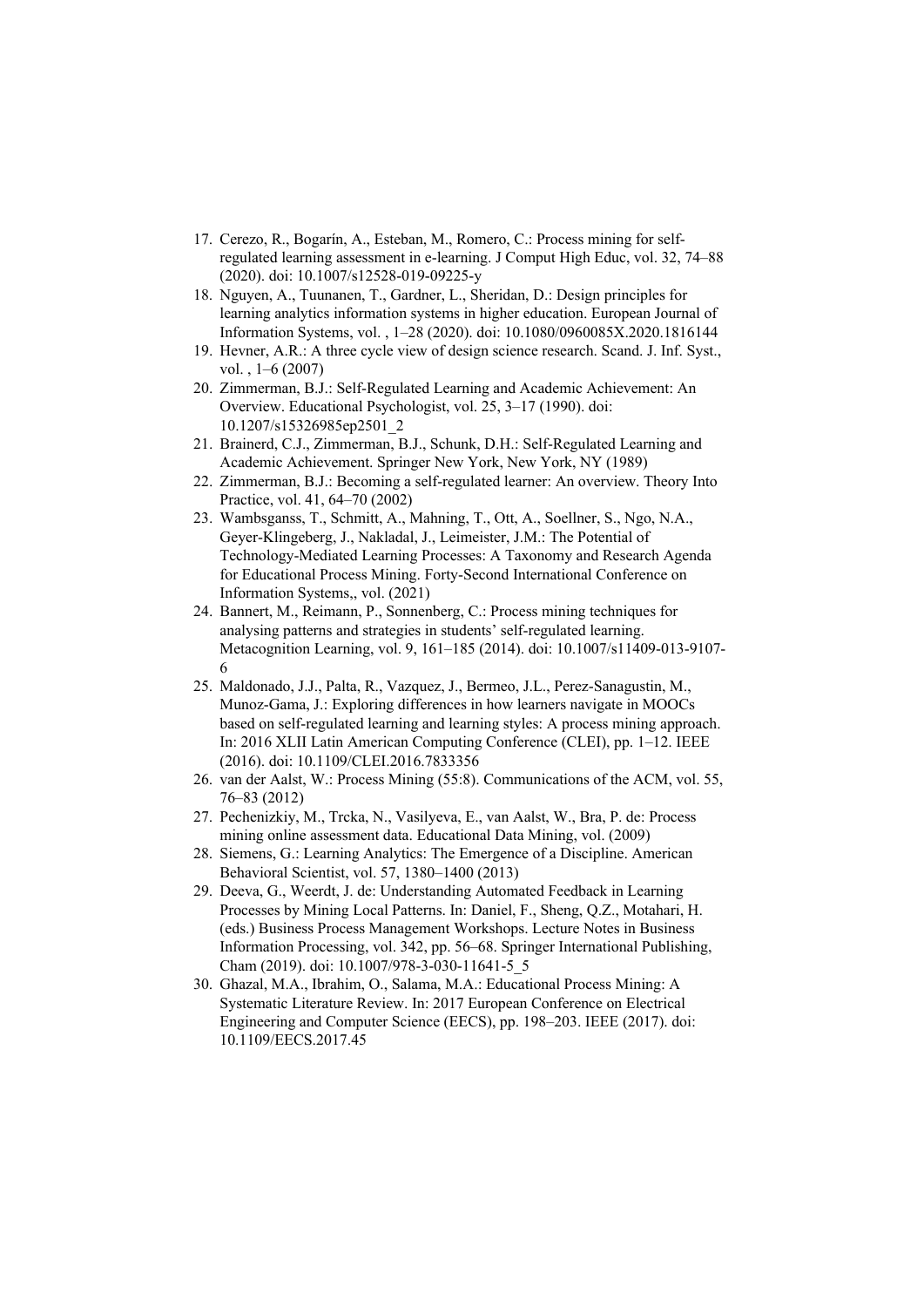- 31. Bogarín, A., Romero, C., Cerezo, R., Sánchez-Santillán, M.: Clustering for improving educational process mining. In: Pistilli, M., Willis, J., Koch, D., Arnold, K., Teasley, S., Pardo, A. (eds.) Proceedins of the Fourth International Conference on Learning Analytics And Knowledge - LAK '14, pp. 11–15. ACM Press, New York, New York, USA (2014). doi: 10.1145/2567574.2567604
- 32. Lin, C.F., Yeh, Y., Hung, Y.H., Chang, R.I.: Data mining for providing a personalized learning path in creativity: An application of decision trees. Computers & Education, vol. 68, 199–210 (2013). doi: 10.1016/j.compedu.2013.05.009
- 33. Hsieh, T.-C., Wang, T.-I.: A mining-based approach on discovering courses pattern for constructing suitable learning path. Expert Systems with Applications, vol. 37, 4156–4167 (2010). doi: 10.1016/j.eswa.2009.11.007
- 34. Anselmi, P., Stefanutti, L., Chiusole, D. de, Robusto, E.: Modeling learning in knowledge space theory through bivariate Markov processes. Journal of Mathematical Psychology, vol. 103, 102549 (2021). doi: 10.1016/j.jmp.2021.102549
- 35. Uzir, N.A., Gašević, D., Jovanović, J., Matcha, W., Lim, L.-A., Fudge, A.: Analytics of time management and learning strategies for effective online learning in blended environments. In: Rensing, C., Drachsler, H. (eds.) Proceedings of the Tenth International Conference on Learning Analytics & Knowledge, pp. 392–401. ACM, New York, NY, USA (2020). doi: 10.1145/3375462.3375493
- 36. Wang, R., Zaïane, O.R.: Sequence-Based Approaches to Course Recommender Systems. In: Hartmann, S., Ma, H., Hameurlain, A., Pernul, G., Wagner, R.R. (eds.) Database and Expert Systems Applications, pp. 35–50. Springer International Publishing, Cham (2018)
- 37. Hicheur Cairns, A., Gueni, B., Fhima, M., Cairns, A., David, S., Khelifa, N.: Towards Custom-Designed Professional Training Contents and Curriculums through Educational Process Mining. The Fourth International Conference on Advances in Information Mining and Management, vol. (2014)
- 38. Tanner, K.D.: Promoting student metacognition. CBE Life Sciences Education, vol. 11, 113–120 (2012)
- 39. Lee, Y., Choi, J.: A review of online course dropout research: implications for practice and future research. Education Tech Research Dev, vol. 59, 593–618 (2011). doi: 10.1007/s11423-010-9177-y
- 40. Sweller, J.: Cognitive Load Theory, Learning Difficulty, and Instructional Design. Learning and Instruction, vol. 4, 295–312 (1994)
- 41. Moreno, R., Mayer, R.: Interactive Multimodal Learning Environments. Educ Psychol Rev, vol. 19, 309–326 (2007). doi: 10.1007/s10648-007-9047-2
- 42. Myers, M.D., Newman, M.: The qualitative interview in IS research: Examining the craft. Information and Organization, vol. 17, 2–26 (2007). doi: 10.1016/j.infoandorg.2006.11.001
- 43. Cohn, M.: User stories applied. For agile software development / Mike Cohn. Addison-Wesley, Boston, Mass., London (2004)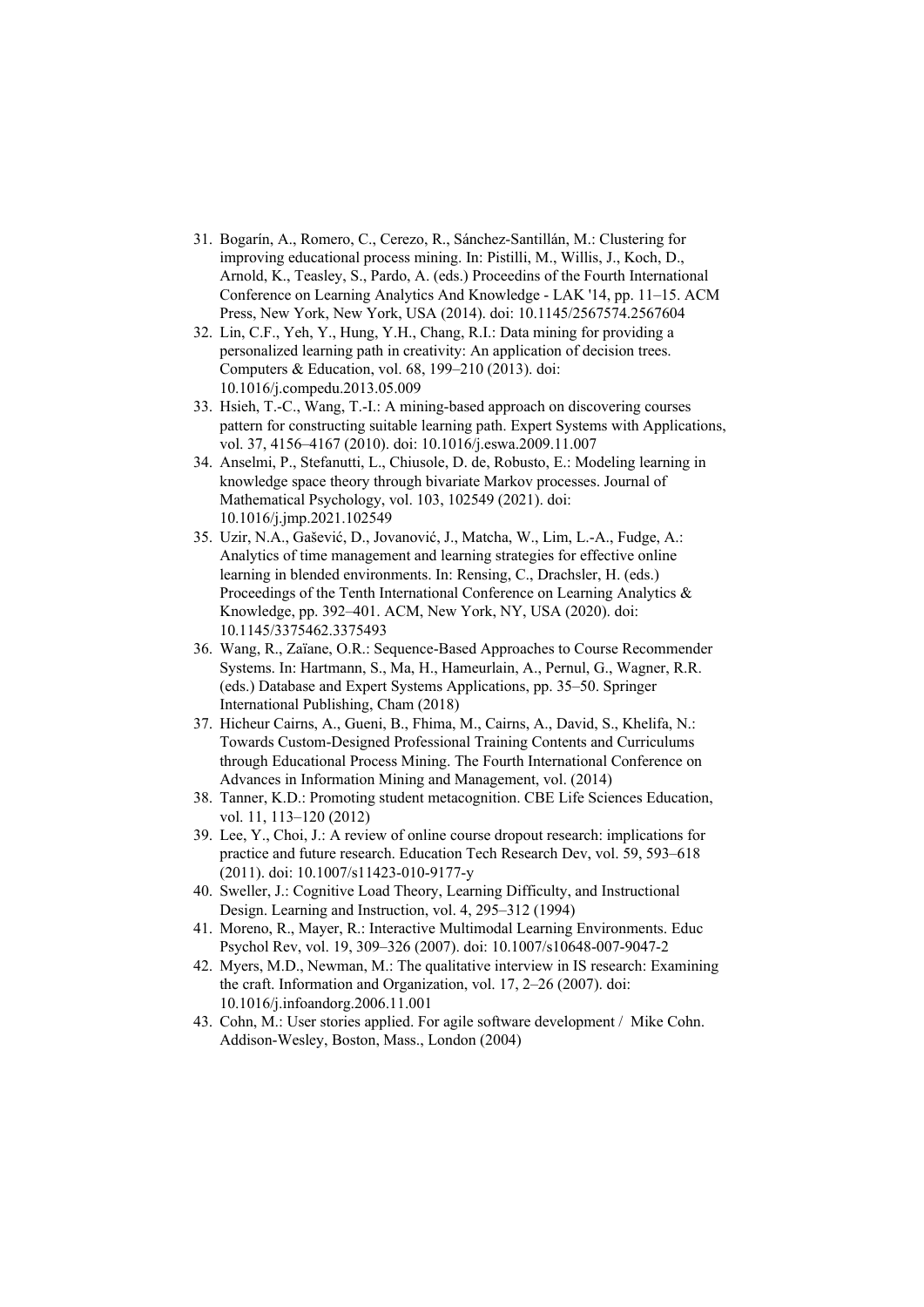- 44. Gregor, S., Kruse, L., Seidel, S.: Research Perspectives: The Anatomy of a Design Principle. JAIS, vol. 21, 1622–1652 (2020). doi: 10.17705/1jais.00649
- 45. Venable, J., Pries-Heje, J., Baskerville, R.: FEDS: a Framework for Evaluation in Design Science Research. European Journal of Information Systems, vol. 25, 77– 89 (2016). doi: 10.1057/ejis.2014.36
- 46. Webster, J., Watson, R.: Analyzing the Past to Prepare for the Future: Writing a Literature Review. MIS Quarterly, vol. 26 (2002)
- 47. vom Brocke, J., Simons, A., Riemer, K., Niehaves, B., Plattfaut, R., Cleven, A.: Standing on the Shoulders of Giants: Challenges and Recommendations of Literature Search in Information Systems Research. CAIS, vol. 37 (2015). doi: 10.17705/1CAIS.03709
- 48. Costa, J., Azevedo, A., Rodrigues, L.: Educational Process Mining Based on Moodle Courses : A Review of Literature. CAPSI 2020 Proceedings., vol. (2020)
- 49. Mayer, R.E., Moreno, R.: Nine Ways to Reduce Cognitive Load in Multimedia Learning, vol. (2003)
- 50. Chen, R.: Learner Perspectives of Online Problem-Based Learning and Applications from Cognitive Load Theory. Psychology Learning & Teaching, vol. 15, 195–203 (2016). doi: 10.1177/1475725716645961
- 51. Toreini, P., Langner, M., Maedche, A., Morana, S., Vogel, T.: Designing Attentive Information Dashboards. Journal of the Association for Information Systems, vol. (2021)
- 52. Schumacher, C., Ifenthaler, D.: Features students really expect from learning analytics. Computers in Human Behavior, vol. 78, 397–407 (2018). doi: 10.1016/j.chb.2017.06.030
- 53. Glass, A., McGuinness, D.L., Wolverton, M.: Toward establishing trust in adaptive agents. In: Staab, S. (ed.) Proceedings of the 13th international conference on Intelligent user interfaces - IUI '08, p. 227. ACM Press, New York, New York, USA (2008). doi: 10.1145/1378773.1378804
- 54. Rietsche, R., Duss, K., Persch, J.M., Söllner, M.: Design and Evaluation of an ITbased Formative Feedback Tool to Foster Student Performance. Thirty Ninth International Conference on Information Systems, vol. (2018)
- 55. Entwistle, N.: Motivational Factors in Students' Approaches to Learning. In: Schmeck, R.R. (ed.) Learning Strategies and Learning Styles, pp. 21–51. Springer US, Boston, MA (1988). doi: 10.1007/978-1-4899-2118-5\_2
- 56. Wang, M., Wu, B., Kinshuk, Chen, N.-S., Spector, J.M.: Connecting problemsolving and knowledge-construction processes in a visualization-based learning environment. Computers & Education, vol. 68, 293–306 (2013). doi: 10.1016/j.compedu.2013.05.004
- 57. Matcha, W., Uzir, N.A., Gasevic, D., Pardo, A.: A Systematic Review of Empirical Studies on Learning Analytics Dashboards: A Self-Regulated Learning Perspective. IEEE Trans. Learning Technol., vol. 13, 226–245 (2020). doi: 10.1109/TLT.2019.2916802
- 58. Schöbel, S., Ernst, S.-J., Söllner, M., Leimeister, J.M.: More than the Sum of its Parts – Towards Identifying Preferred Game Design Element Combinations in